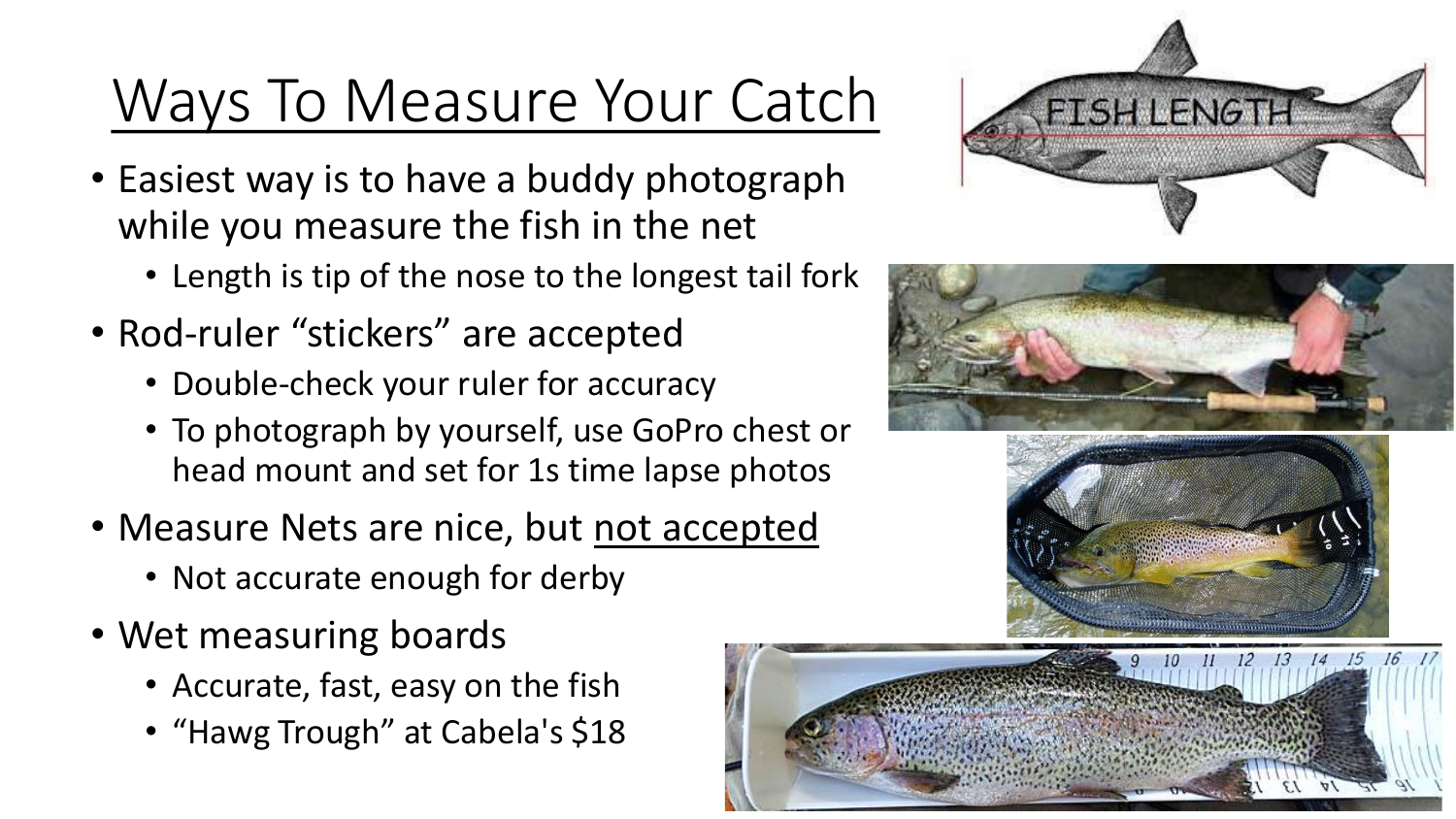## DIY Hog Trough

- A variety of designs on the internet
	- I built mine out of vinyl rain gutter
	- 10' rain gutter is \$5. Two end-caps \$7.50
	- Glued end-cap on with liquid nails
	- Added rope handle with a carabiner—easy to hang from waders
	- Used clear Gorilla tape to secure the tape-measure
- PVC pipe design is easy, inexpensive





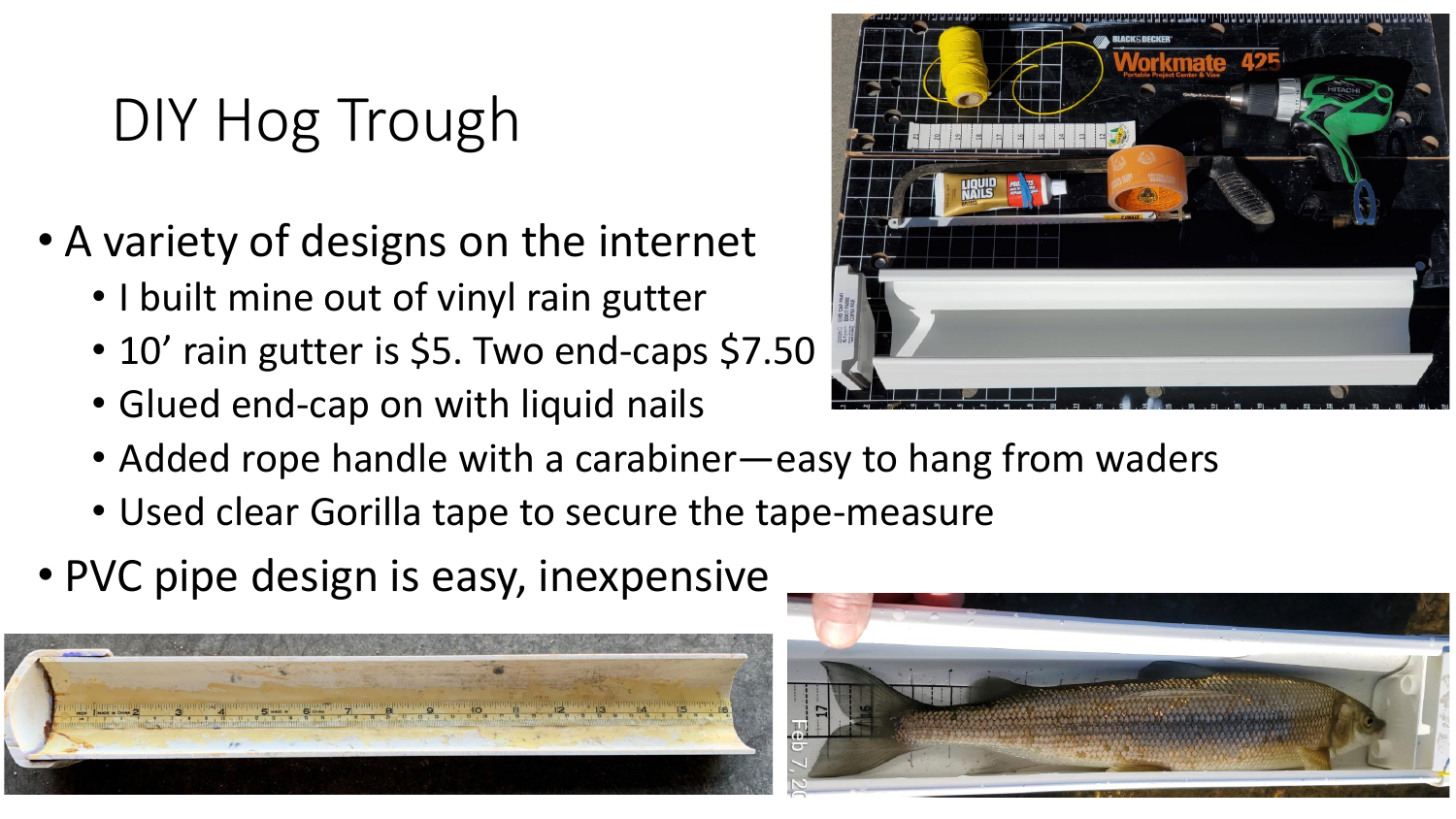Safe Fish Handling Recommendations

- 1. Use a net to reduce stress on the fish. Rubber nets are the best.
- 2. Don't drag fish onto the bank, it's hard on their head and gills.
- 3. Wet your hands before handling the fish and keep your fingers out of their gills.
- 4. Keep the fish wet. Minimize time out of water.
	- Have your camera and ruler ready
- 5. Give the fish time to recover before release.